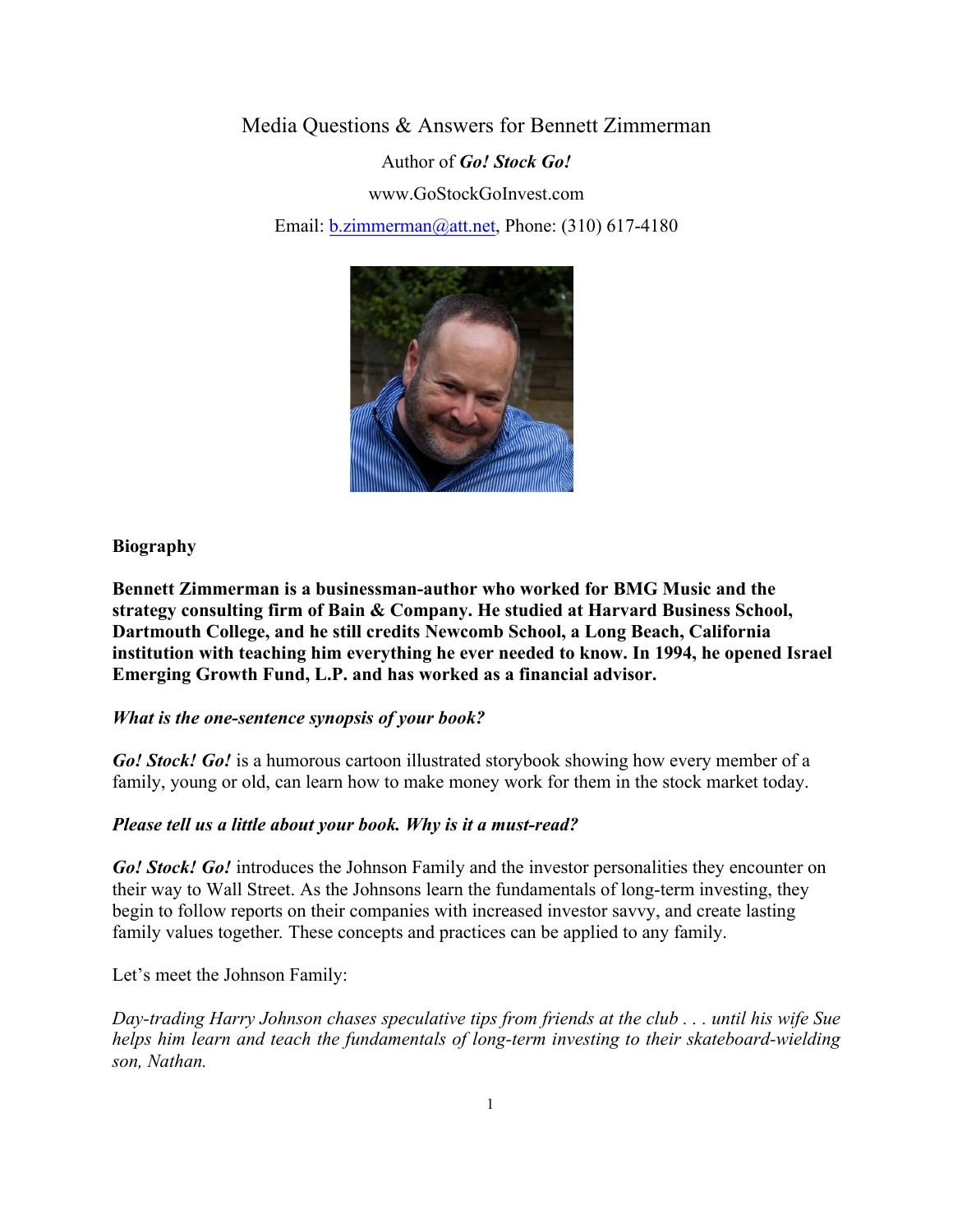*As he learns, Nathan directs \$800 from his emerging lawn-mowing empire into shares of profitable companies that make money for him.*

*Nathan's sister, high school rebel Rita, rejects capitalism until she discovers she can invest in green companies that share her goal to clean-up the earth, and make profits, too. Rather than "Occupy Wall Street!" she changes direction to "Buy Wall Street!"*

*As the story unfolds, the Johnsons enjoy their time invested in watching The Business Channel with favorite reporter Dudley Bullmarket, who becomes a trusted partner in research. Through their shared experience, the Johnsons create lasting family values together.* 

## *Do you think adults will benefit from your book as well as children?*

*Go! Stock! Go!* is a story on risk and reward written for people of all ages who work for their money, and want their money to work for them. While designed with children in mind, this book and is user friendly for kids, teenagers, and adults.

The fundamental mechanics and math required to evaluate stocks are presented in an understandable format with a memorable storyline that challenges understandings of risk and reward, while making investing money even more fun than spending it.

*Go! Stock! Go!* offers an advanced section entitled "Let's Talk Stock" to provide an added level of knowledge for older readers. As a life-long companion, *Go! Stock! Go!* does not talk down to kids. It also challenges adults to learn along with their kids the investment math and investment maturity required for long-term success in investing.

# *What do you think is an appropriate age for learning about stocks and investing? For money management?*

*Go! Stock! Go!* is written in a fun and understandable format for kids, but is also unintimidating to adult members of a family searching for straightforward ways to explain the stock market to their kids(and themselves!).

*Go! Stock! Go!* relies on arithmetic and introduces new terms for financial measures and ratios, similar to what a student might find in middle school math and science.

In practical terms, young investors will also require a parent or guardian to set up a custodial account with them.

## *Is there a message you want readers to take from your books?*

The primary message of *Go! Stock Go!* is that saving should begin early in life. Early savings from allowances, gifts, and earnings is money that can stay and work a lifetime for them.

## *If you could give a stock market investor your three biggest advice tips, what would those be?*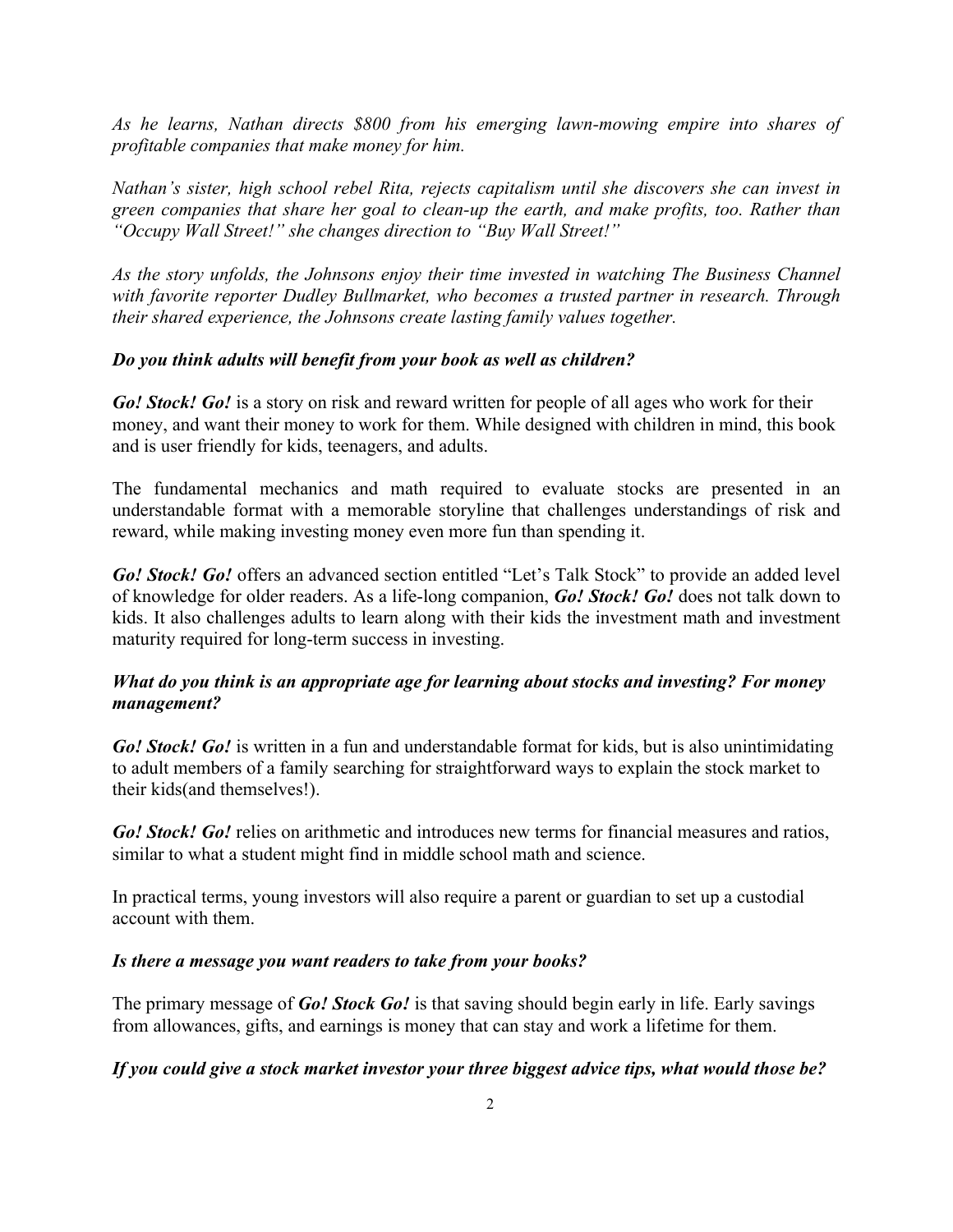- 1. Stock tips or any casual recommendations should not be the basis of your investment choice.
- 2. Stocks are only pieces of companies, and those companies should already be familiar to that investor.
- 3. Stock investors need not be intimidated. Even beginning investors can easily understand often used terms and measurements to determine for themselves whether a stock is expensive or cheap.

## *Where did the idea come from for your books?*

After storing most of my textbooks from K-8 through Harvard Business School, very few books remained on my bookshelves - except for the usually profound books by Dr. Seuss, which contain important lessons for life.

With most financial texts barely understandable - even by university students - I wrote *Go! Stock! Go!* to prove that the stock market could be made clear to children and adults through the use of straightforward prose and drawings, much as I would have imagined while growing up.

If *See Jane Run* could teach me to read, then *Go! Stock! Go!* can teach stock investing to anyone.

## *What other books would you compare this book to within your genre?*

*Rich Dad, Poor Dad* is similar in that it compared people with different spending and investment practices. *Go! Stock! Go!* will appeal to *Rich Dad, Poor Dad* readers who might have children or young relatives with whom they'd like to share fundamentals of stock market investing.

Once, after attending a Children Bookwriters Convention, I found that very few books were written for advanced children, or adults like myself who still enjoy the storybook format well past our youth.

## *How did you become interested in stock market investing?*

I remember The Stock Market Game (from Whitman) that we played in the 1970s. The board featured the names of well-known companies. With the roll of the dice, the prices for half of the stocks would move up, while the others would move down.

Players learned to buy shares near the low-end of the trading range, and to sell shares near the high-end.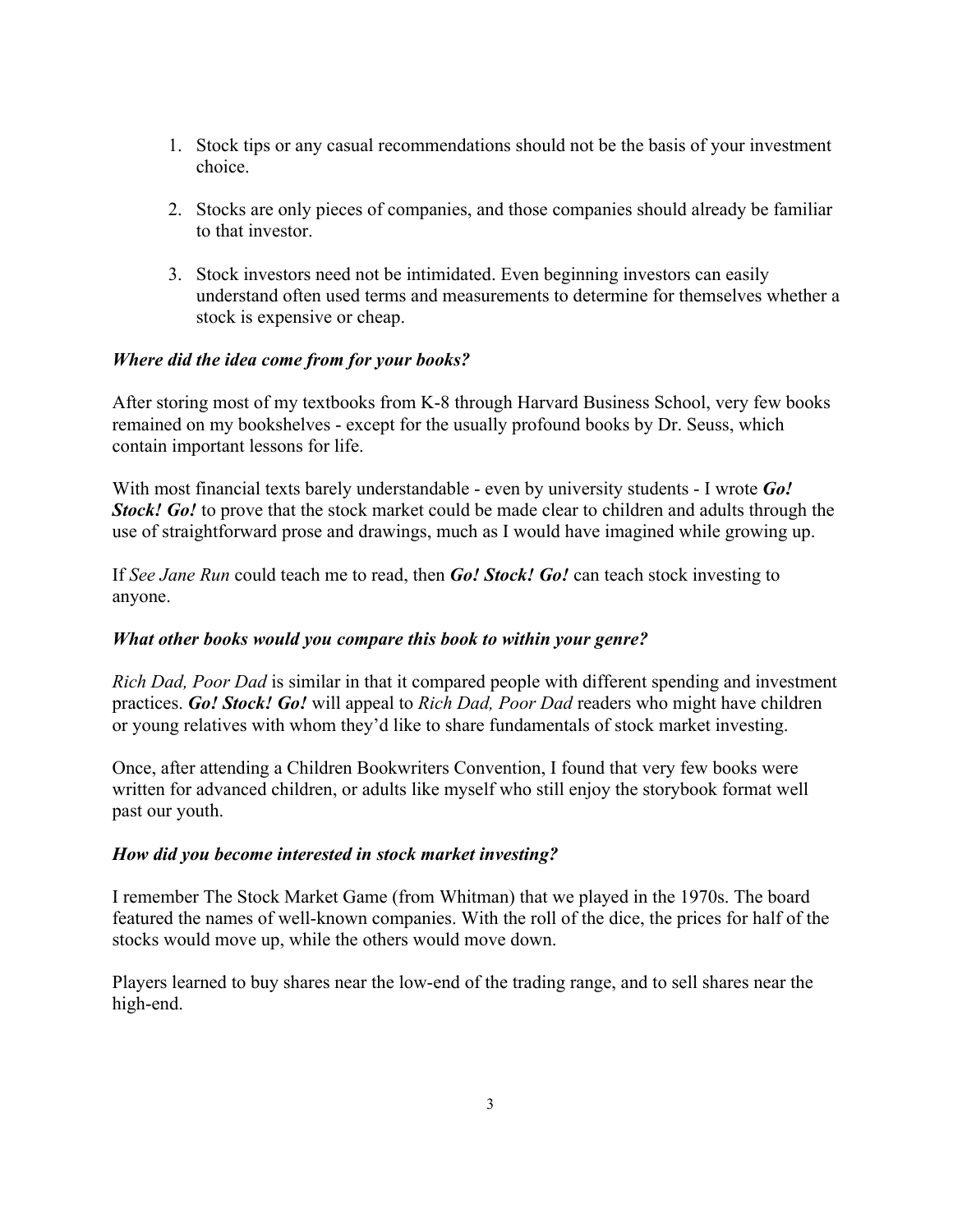The game might have introduced casino-like tactics to children without explaining what stock, or shares, in a company really were in the first place – pieces of companies that either generated profits or losses for their investors.

#### *Are your characters based on real or imaginary people?*

Like most situation comedy families, the Johnsons from *Go! Stock! Go!* are the prototypical 1950s *Leave It to Beaver* type of family, which has transitioned through many eras where mothers have assumed leadership roles, teenagers have developed higher social conscience, and youth have become savvy at a younger age. Although children quickly learn and acquire skills with new technology, they still need their parents' experience, expertise, guidance, and wisdom.

The father, Harry Johnson, reminds me of the dad in *Dennis the Menace*. Skateboard-wielding Nathan reminds me of Bart Simpson, while his sister Rita, the high-school Russian major, is a cause-driven social activist.

#### *When did you begin investing? Any humorous or poignant stories to share?*

My mom came to this country without a penny or a high-school education, and eventually became a pediatrician by profession. She encouraged us to make long-term dreams and to begin saving for them with pennies placed into an old-fashioned piggy bank.

When the piggy banks overflowed with coins or dollar bills, she helped us make deposits at the bank using our own savings books. My mother taught us how to ask for updates from tellers and use vintage machines that cranked out magical interest payment statements – funds which augmented our own diligent efforts.

As my siblings and I grew older, my mother set up custodial accounts to purchase shares in utility companies. She showed us how to follow their performance in the newspaper and told us to watch for the arrival of dividend checks, which we also deposited into our savings accounts.

Mom showed us how saving and investing money could be even more fun than spending it.

## *Why did you become a writer?*

My unique approach to writing is to make difficult topics easy using clarity and humor. I became a writer to explain complicated concepts in simple terms by imagining that I'm teaching the young fifth-grader who still resides in me and other readers.

During our grammar school years we learned with text, bold images, and easy examples. This approach made early lessons fun, relevant, and understandable.

However, higher education and jargon-filled academic texts have added layers of complexity, making retention difficult even for university students. Such barriers don't help those newly interested in learning about any subject.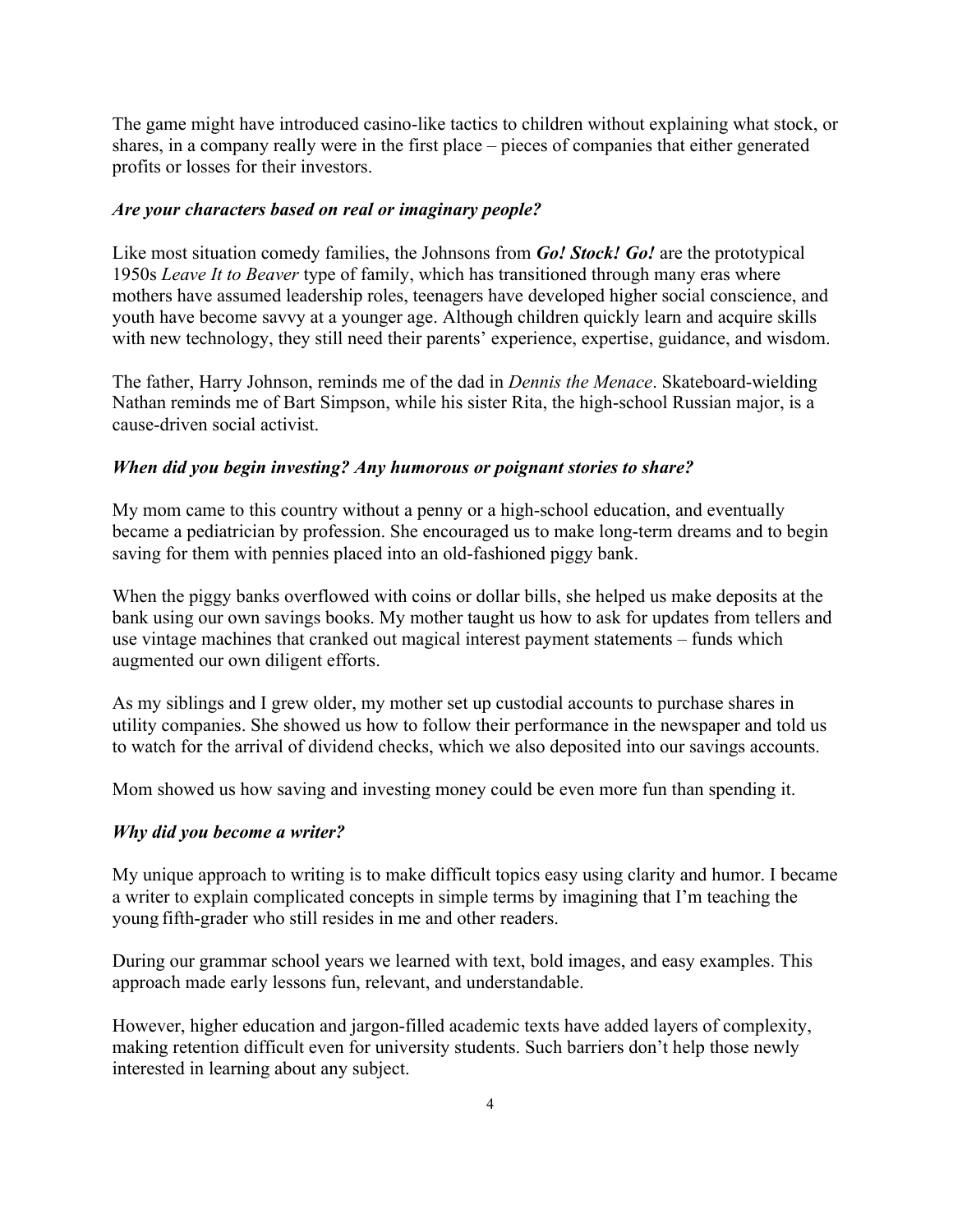Decades ago, business leaders adopted use of power point presentations to visually explain financial concepts, which were formerly understood only by those with advanced training in accounting, business, or mathematics.

Without needing to earn tenure or a PhD, I can write with the same excitement and sense of wonder we experienced as children during our first grade-school writing assignments. In fact, one of my favorite teachers, Mr. Spivey, always reminded us to write with pizzazz.

#### *Who are your favorite authors and books?*

G-d, King David, Ayn Rand, and Elton John. G-d, for providing a Beginning, Middle, and hope for a better End. King David, for bringing twelves tribes together in peace as one. Ayn Rand, a Russian immigrant, for explaining in 1000+ pages why capitalism helped everybody. And Elton John for his resiliency and friendship through song – and for teaching a generation how to play piano a bit differently from those who came before him.

#### *Any hidden talents you'd like to share with readers?*

I'm also a singer and piano player, and recently recorded under the stage name of Toby Bennett!

#### *What should people ask you about, but seldom do?*

Questions outside of the stock market which impact it, such as why I believe there is a very optimistic scenario for our planet. This scenario and solutions doesn't come just from common sense, respect, and the golden rules most of us master while growing up. Our future must also include an understanding of how our economy succeeds in providing jobs and wealth to all its participants.

For Americans, our ideas about political democracy and protection of individual rights serves as a backbone to our happiness as a society, and as a beacon to other leaders in the world today.

#### *What (or who) inspires your writing?*

I'm inspired when people set aside their intimidation of expert topics and begin to use their education and common sense to expand their understanding of topics that were once the exclusive domain of experts.

For example, American presidents Jefferson, Madison, and Monroe, as well as other participants involved in the U.S. Constitution, relied on new ideas and sound judgement to create a living document which has helped make the United States, and the world, a better place.

Literacy, in any topic, has always produced a more lively and enlightened audience, which is better equipped to join in discussion with teachers, leaders, and experts.